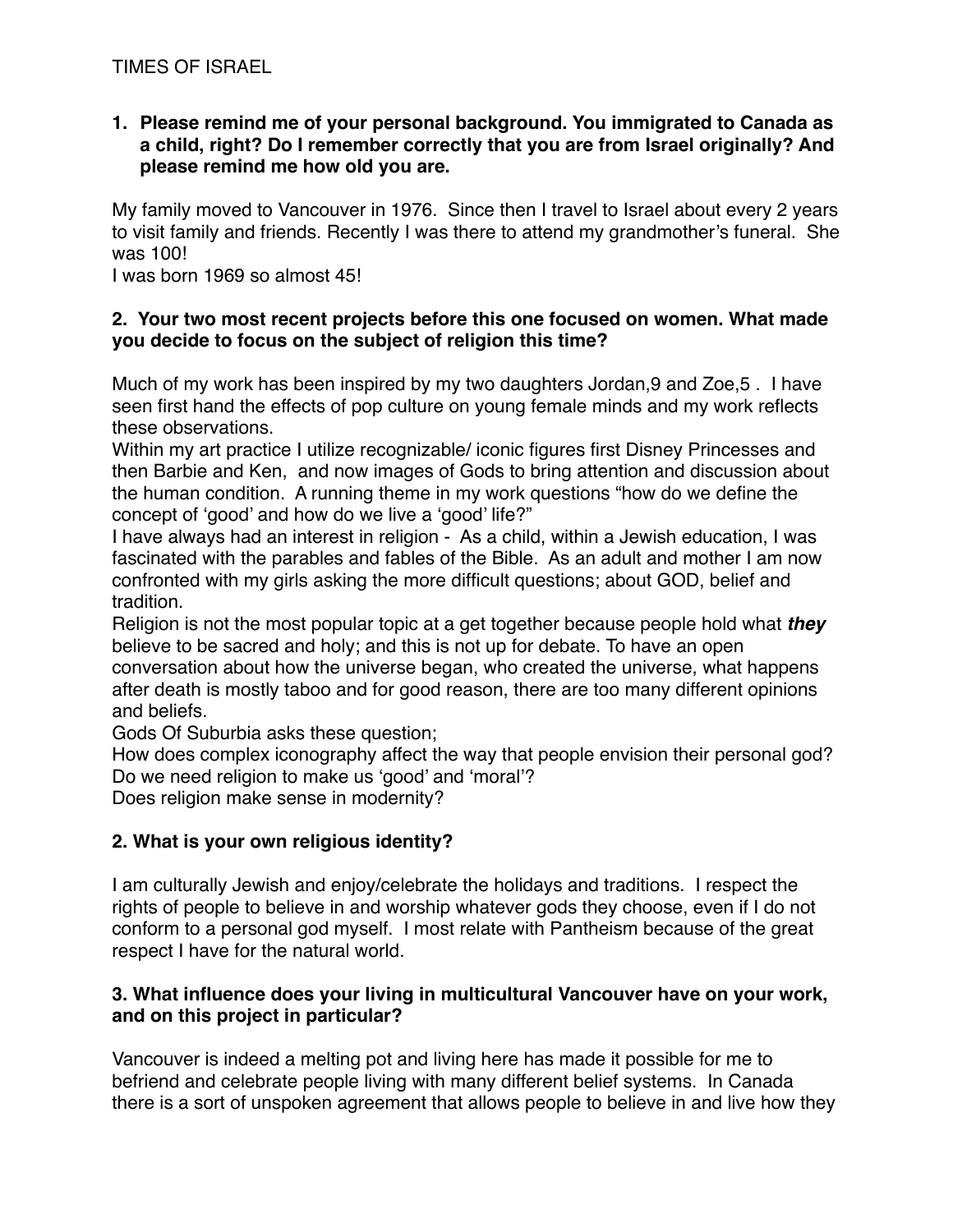TIMES OF ISRAEL

please. Religion is kept in the privacy of the home and community or in a metaphorical 'Suburbia'.

### **4. Do you feel you are making a single statement with all the photos in this project, or are you making individual statements with each?**

As a cultural critic of sorts I am interested generating a rational conversation about religion and what role it plays in modern society.

By placing each supernatural character in a real life environment I attempt to humanize them, and explore more practical issues. Lakshmi , The Hindu goddess of beauty and wealth is a perfect example of how woman today shoulder the responsibilities of home and work and Ganesha, the remover of obstacles, easily recognizable by his elephant head and human body, embodies my personal experience as an immigrant to Canada. With Satan I question what counts as fair within society today, and Xenu scrutinizes those that interfere with free thinking.

So there is a central message that splits of into many parts.

### **5. I read in to your photographs a sense of frustration with and pessimism about how religion is playing out in modern Western society. Do you have any positive/ optimistic thoughts about the place of religion in life today?**

I believe that religion often unites communities and gives many a purpose/answers/ for their existence.

The stringent rules of most religions often provides those that tent to stray from 'good' behavior a moral compass and this is comforting to me as an observer of human nature! The separation of religion and state throughout the Western world has allowed more and more people to live a secular lifestyle without judgement. However despite the forces of technology, science and medical breakthroughs, fundamentalism and puritanical faith is on the rise.

Thousands of years of religious warfare have proven to be divisive and brutal. I do often question why have ancient doctrines been excused from scrutiny, rational thinking and scientific evidence? Is this sustainable going forward?

### **6. You have chosen to do staged photography (as opposed to photojournalism or documentary photography, for instance). Can you say a bit about why you like this kind of photography? Does it allow you to express yourself in a way that other genres don't?**

I have been a photographer for over 20 years. I started out as a photojournalist and documentary / editorial photographer. I spent time in Gaza and the West Bank documenting Palestinians living in refugee camps. I have always felt that my experience as a documentary photographer has informed my conceptual photography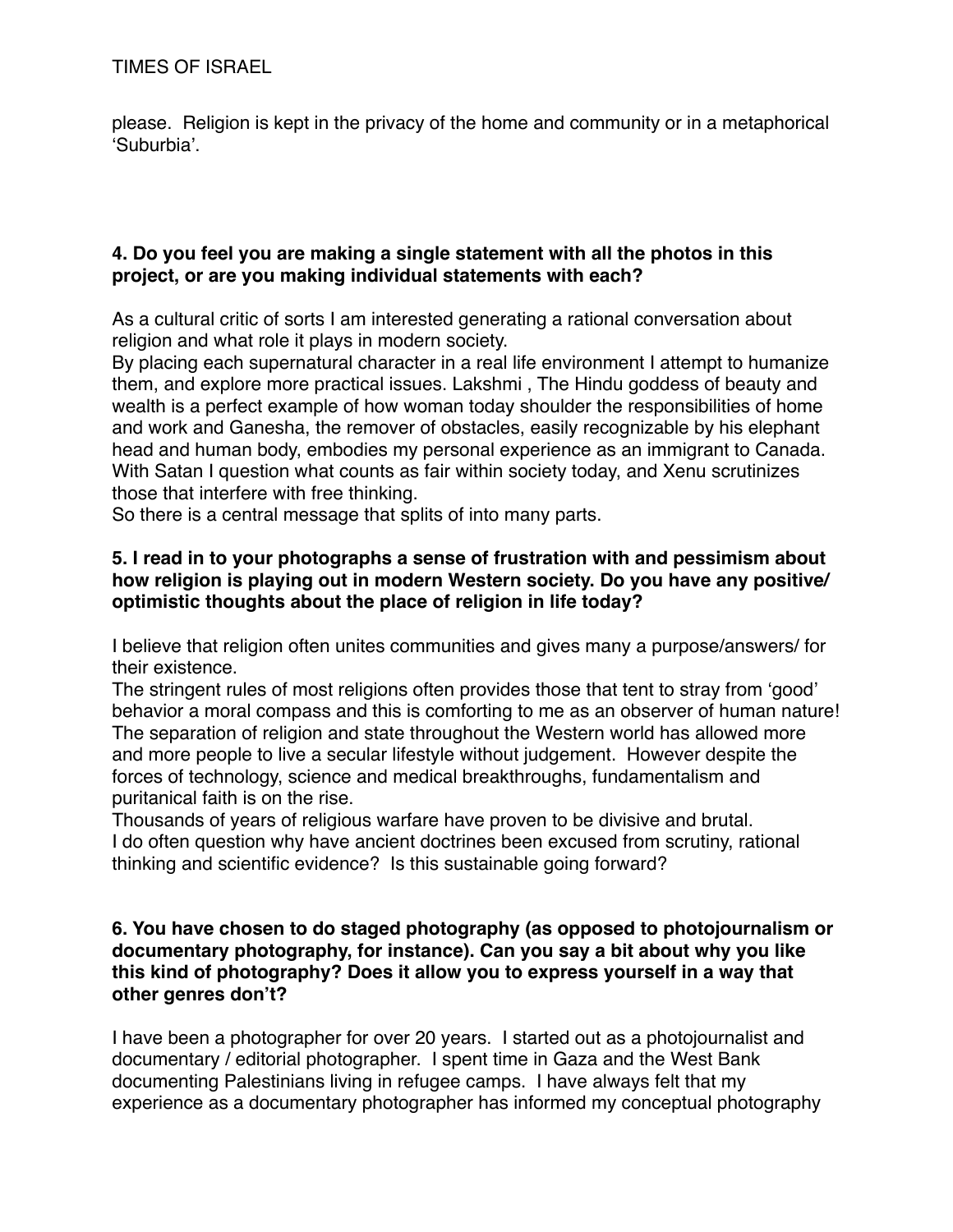both technically and creatively. From my more candid work, I have learned that spontaneity and a lack of control are sources of inspiration. My practice today involves large scale tableau series that take approx. 2 years to complete. Many of my pieces require a sizable crew that involves a makeup team, costumers, set builders, assistants, digital team etc.. Overall I am working with a restricted budget ( I was granted a small amount from the Canada Council for the Arts) and depend on print sales from my previous collections to be able to continue producing new work.

This lean towards Pop Surrealism has altered my visual language which is defined by narratives, use of symbolism, dark humor and subversive messaging.

### **7. In what ways was creating this project similar or different to creating your previous ones?**

As with all of my other series, my first priory is to find the right person to portray the lead character of the piece. This process can happen quickly or may take months or even years. I tend to do a lot of street casting and/or work with local actors and performers. The circumstances are always different but somehow seem to work out at the end. As I mentioned earlier I am working with tiny budgets and each time have to find a way to bring people on board and to get them excited about something that does not yet exist. I strive to find the right locations and there is always the disappointment of it falling through for one reason or the other.

Another similarly is the conversation that my art stimulates. The work welcomes interpretation and discussion.

# **8. Is there one particular image in the series that moves you the most?**

Each piece represents a complex concept that is based on my ideals or experiences, so in that regard it is difficult to choose a favorite.

I did inject a personal and painful memory into the Ganesha piece.

As a new immigrant to Canada at 8yrs i did not speak english, and even though I was not a visible minority, I was subjected to bullying. After a year of suffering in silence, *back then we didn't talk openly about this*, my parents enrolled me in a Jewish school. The rejection and isolation that I experienced in public elementary school remained even while I was in a school full of Jewish kids.

Growing up my identity was split equally as a Canadian and an Israeli. Thus I felt as though I never fully belonged to either, a common reaction of immigrant children. I have placed Ganesha, the Hindu god and the remover of obstacles, on that bench to illustrate my personal experience.